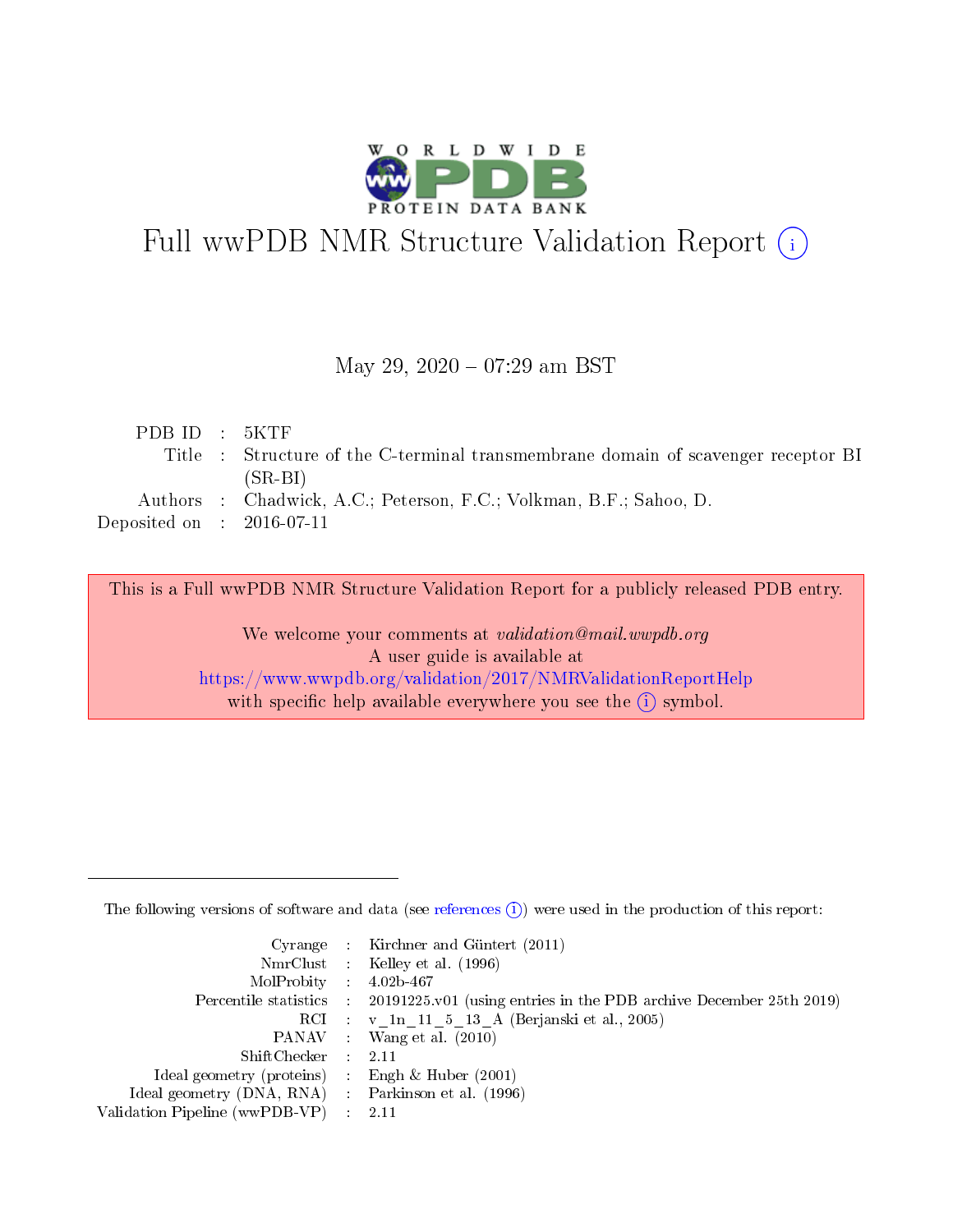# 1 [O](https://www.wwpdb.org/validation/2017/NMRValidationReportHelp#overall_quality)verall quality at a glance (i)

The following experimental techniques were used to determine the structure: SOLUTION NMR

The overall completeness of chemical shifts assignment is 80%.

Percentile scores (ranging between 0-100) for global validation metrics of the entry are shown in the following graphic. The table shows the number of entries on which the scores are based.



Sidechain outliers 154315 11428

The table below summarises the geometric issues observed across the polymeric chains and their fit to the experimental data. The red, orange, yellow and green segments indicate the fraction of residues that contain outliers for  $>=$  3, 2, 1 and 0 types of geometric quality criteria. A cyan segment indicates the fraction of residues that are not part of the well-defined cores, and a grey segment represents the fraction of residues that are not modelled. The numeric value for each fraction is indicated below the corresponding segment, with a dot representing fractions  $\epsilon = 5\%$ 

| Chain | Length          | Quality of chain |     |  |  |  |  |  |  |  |  |
|-------|-----------------|------------------|-----|--|--|--|--|--|--|--|--|
|       | $\mapsto$<br>ιu | 67%              | 32% |  |  |  |  |  |  |  |  |

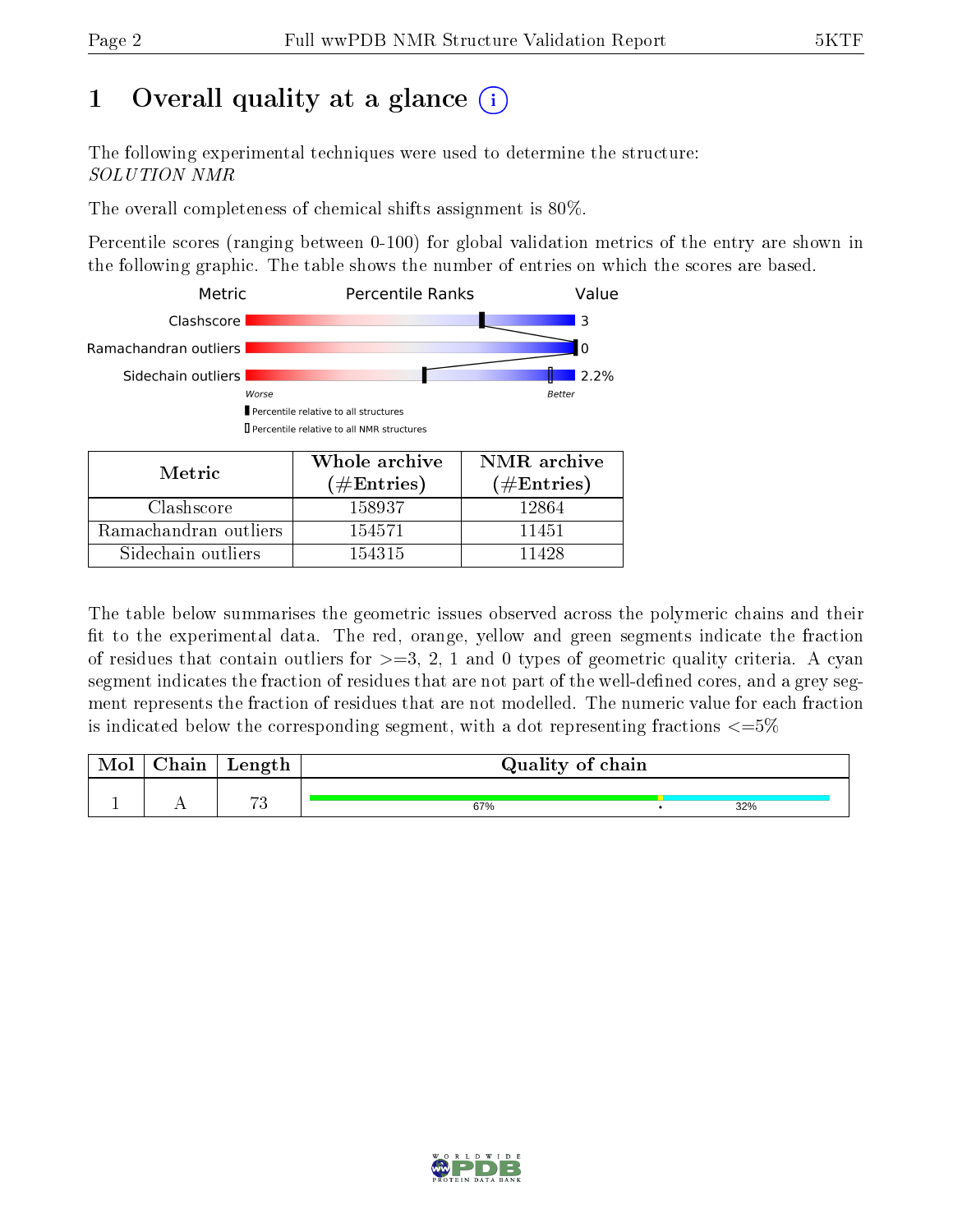# 2 Ensemble composition and analysis  $(i)$

This entry contains 20 models. Model 16 is the overall representative, medoid model (most similar to other models).

The following residues are included in the computation of the global validation metrics.

| Well-defined (core) protein residues |                                           |                                    |    |  |  |  |  |  |  |
|--------------------------------------|-------------------------------------------|------------------------------------|----|--|--|--|--|--|--|
|                                      | Well-defined core   Residue range (total) | Backbone RMSD $(A)$   Medoid model |    |  |  |  |  |  |  |
|                                      | $A:404-A:421(18)$                         | 0.52                               |    |  |  |  |  |  |  |
|                                      | $A:437-A:468(32)$                         | 0.93                               | Тb |  |  |  |  |  |  |

Ill-defined regions of proteins are excluded from the global statistics.

Ligands and non-protein polymers are included in the analysis.

The models can be grouped into 4 clusters and 4 single-model clusters were found.

| Cluster number        | Models                 |
|-----------------------|------------------------|
|                       | 2, 4, 5, 9, 10, 17, 18 |
|                       | 6, 8, 13, 15, 19       |
|                       | 7, 12                  |
|                       | 16, 20                 |
| Single-model clusters | 1; 3; 11; 14           |

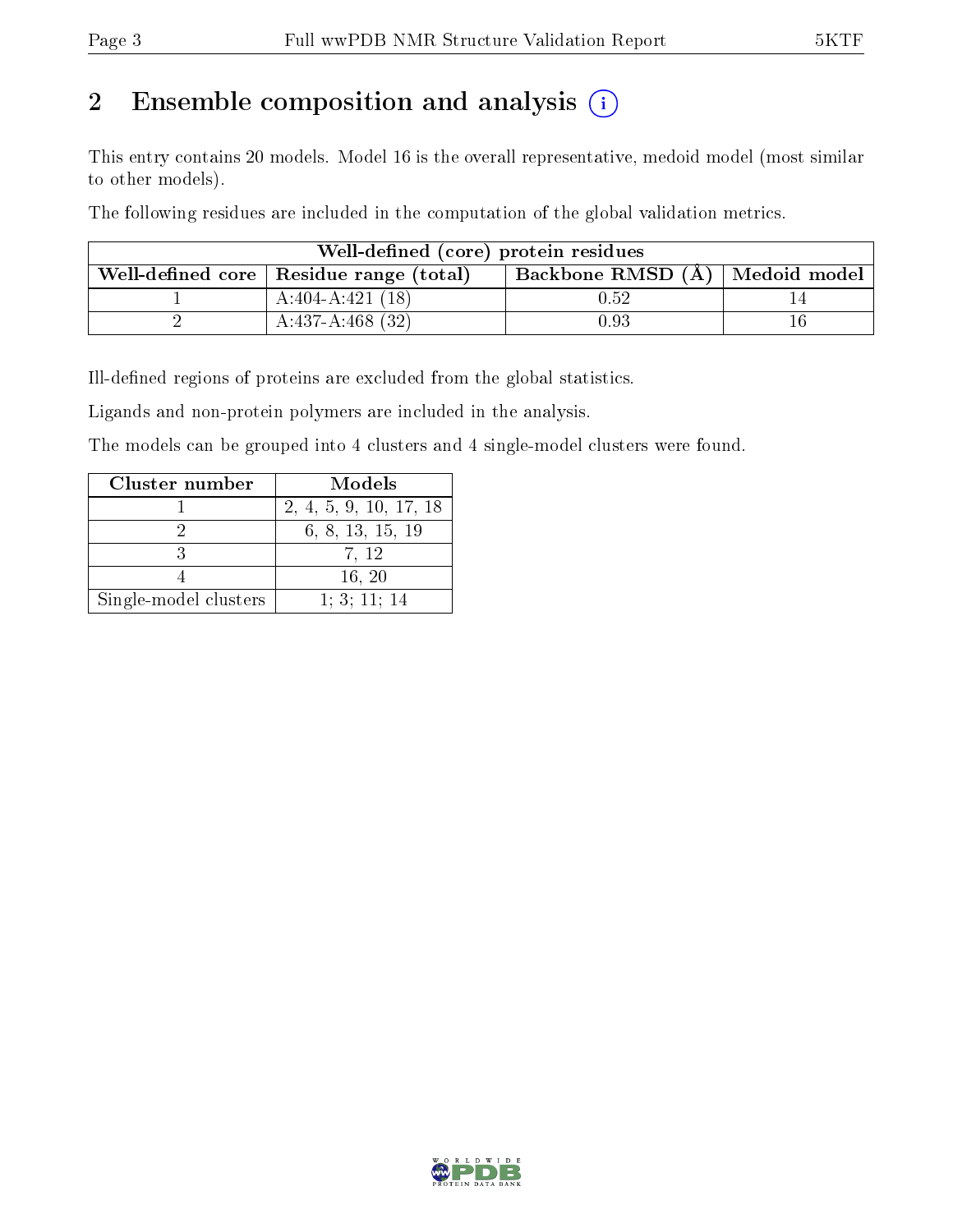# 3 Entry composition (i)

There is only 1 type of molecule in this entry. The entry contains 1184 atoms, of which 607 are hydrogens and 0 are deuteriums.

Molecule 1 is a protein called Scavenger receptor class B member 1.

|  | $Mol$   Chain   Residues |                | $\operatorname{Trace}$<br>Atoms |     |    |    |  |  |  |  |  |  |
|--|--------------------------|----------------|---------------------------------|-----|----|----|--|--|--|--|--|--|
|  | mη                       | $_{\rm Total}$ |                                 | H   |    |    |  |  |  |  |  |  |
|  |                          | 1184           | 388-                            | 607 | 89 | 96 |  |  |  |  |  |  |

There are 2 discrepancies between the modelled and reference sequences:

|     | Chain   Residue   Modelled   Actual |                                   | Comment                       | Reference |  |  |  |
|-----|-------------------------------------|-----------------------------------|-------------------------------|-----------|--|--|--|
| 403 | GLY                                 | <b>Contract Contract Contract</b> | expression tag   UNP $Q61009$ |           |  |  |  |
| 404 | SER                                 |                                   | expression tag   UNP $Q61009$ |           |  |  |  |

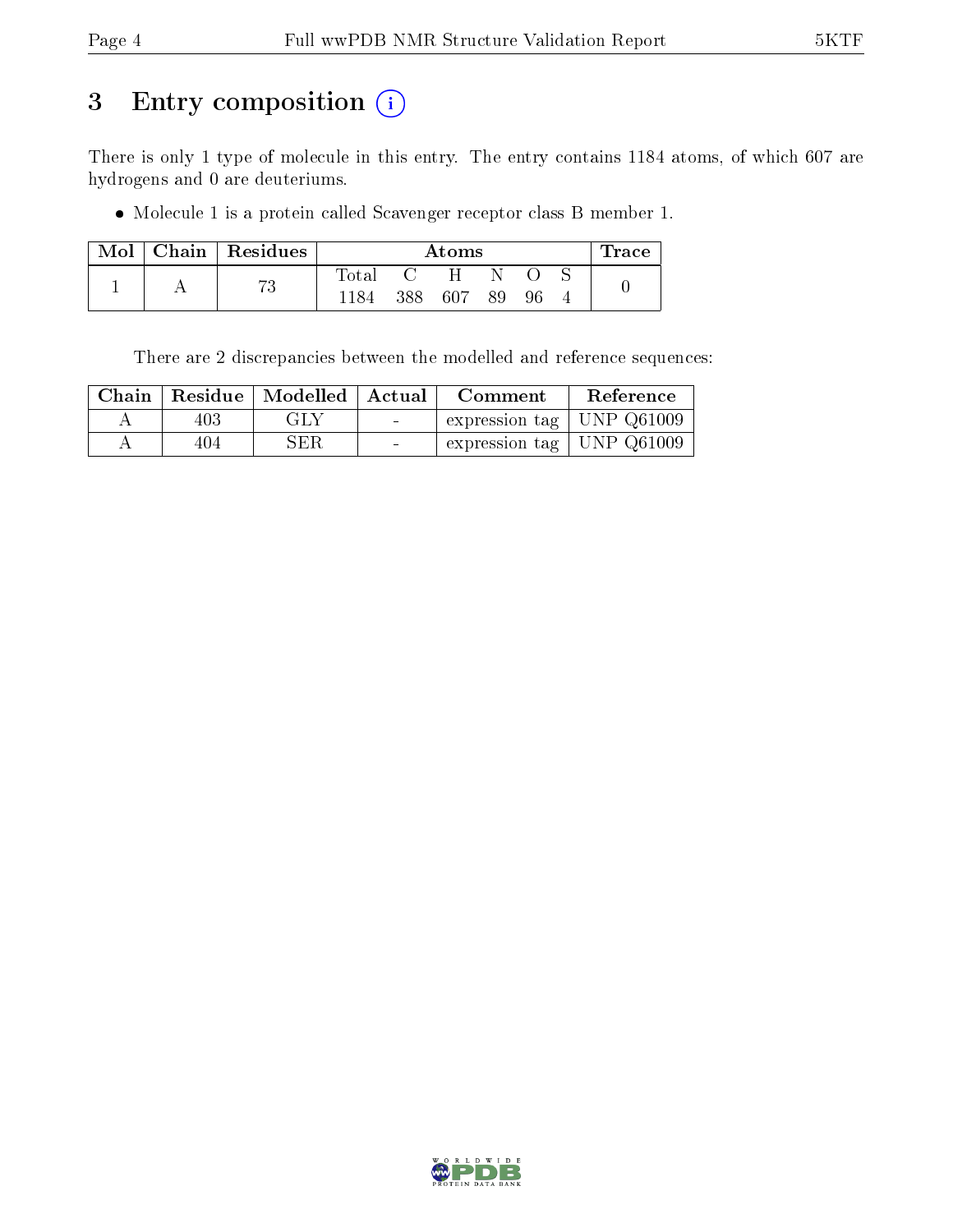# 4 Residue-property plots  $\binom{1}{1}$

# <span id="page-4-0"></span>4.1 Average score per residue in the NMR ensemble

These plots are provided for all protein, RNA and DNA chains in the entry. The first graphic is the same as shown in the summary in section 1 of this report. The second graphic shows the sequence where residues are colour-coded according to the number of geometric quality criteria for which they contain at least one outlier: green  $= 0$ , yellow  $= 1$ , orange  $= 2$  and red  $= 3$  or more. Stretches of 2 or more consecutive residues without any outliers are shown as green connectors. Residues which are classified as ill-defined in the NMR ensemble, are shown in cyan with an underline colour-coded according to the previous scheme. Residues which were present in the experimental sample, but not modelled in the final structure are shown in grey.

• Molecule 1: Scavenger receptor class B member 1



# 4.2 Scores per residue for each member of the ensemble

Colouring as in section [4.1](#page-4-0) above.

# 4.2.1 Score per residue for model 1

• Molecule 1: Scavenger receptor class B member 1



# 4.2.2 Score per residue for model 2



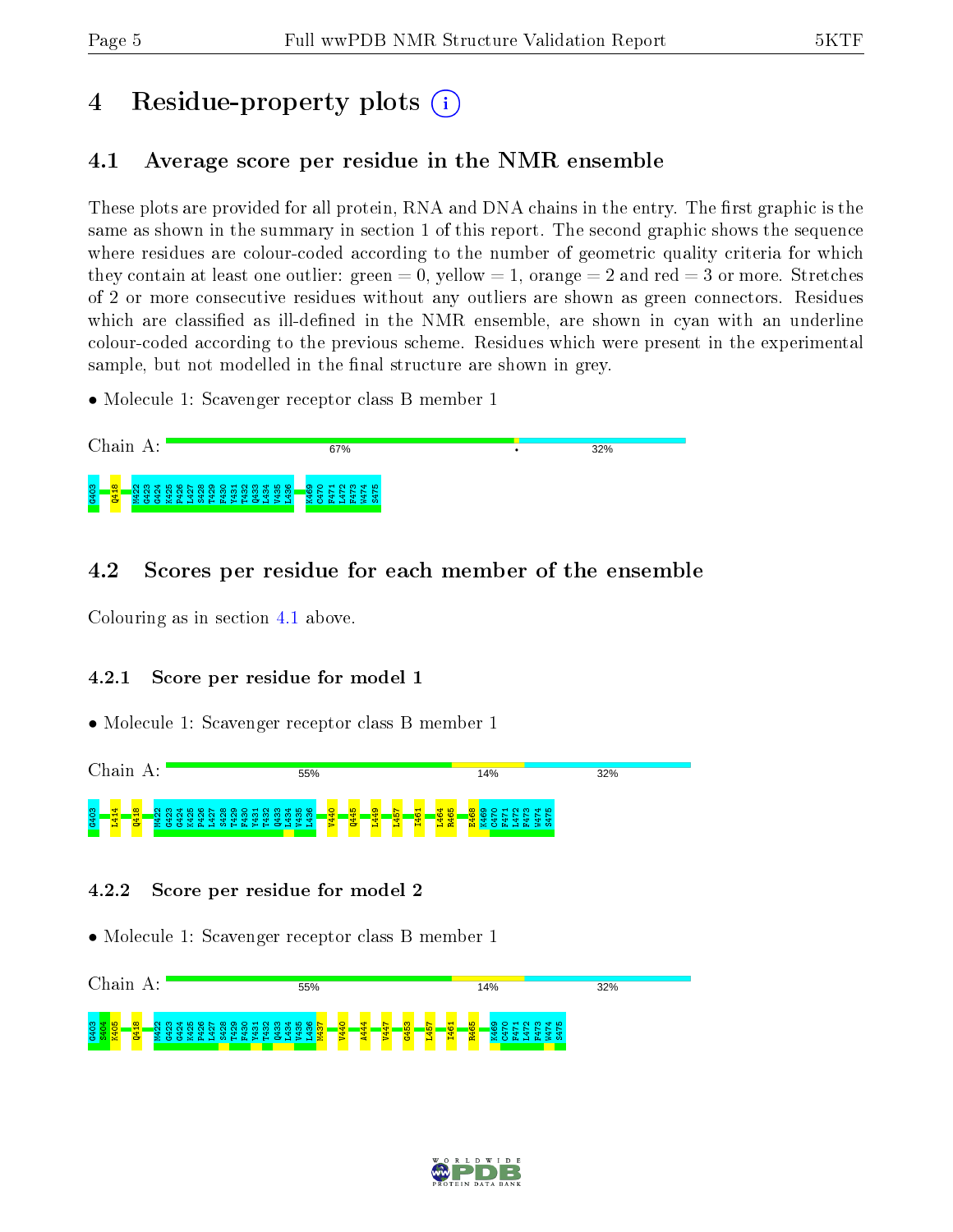#### 4.2.3 Score per residue for model 3

• Molecule 1: Scavenger receptor class B member 1



#### 4.2.4 Score per residue for model 4

• Molecule 1: Scavenger receptor class B member 1

|      | . t vn | д |   |         |   |   |   |        |        |   |                  | 55%    |                   |     |              |   |        |                               |                    |   | 12% |  |               |  | 32% |  |  |
|------|--------|---|---|---------|---|---|---|--------|--------|---|------------------|--------|-------------------|-----|--------------|---|--------|-------------------------------|--------------------|---|-----|--|---------------|--|-----|--|--|
| G403 | − 1    |   | ÷ | m<br>הו | ÷ | ∍ | ⊣ | $\sim$ | ന<br>ᆊ | ന | ່ 4 10 10 1<br>ന | ൹<br>ᆎ | त<br>$\mathbf{d}$ | 441 | a<br>ਚਾ<br>œ | ₩ | ю<br>Ġ | ¢<br>嚊<br><b>SC</b><br>н<br>е | ⌒<br><b>O</b><br>Ĥ | w |     |  | ഹ<br>÷<br>. . |  |     |  |  |

### 4.2.5 Score per residue for model 5

• Molecule 1: Scavenger receptor class B member 1

| $\cap$ <sub>h</sub><br>າຂາກ                                                  | 66%                                                                                                          | 32% |
|------------------------------------------------------------------------------|--------------------------------------------------------------------------------------------------------------|-----|
| 6403<br>C N C O O O O O O O O<br>ന<br>ത.<br>ന<br>w<br>æ<br>÷.<br><b>STAR</b> | ത<br>$\mathbf{H}$<br>ഥ<br>രെ<br>$\overline{\phantom{a}}$<br>$\sim$<br><b>IO</b><br>盘<br>$\bullet$<br>u<br>E. |     |

### 4.2.6 Score per residue for model 6

• Molecule 1: Scavenger receptor class B member 1

| $\alpha$ <sub>hajn</sub>                        | 56%                               | 12%                                                           | 32% |
|-------------------------------------------------|-----------------------------------|---------------------------------------------------------------|-----|
| <b>CO</b><br>ុទ្ធ<br>$\blacksquare$<br><b>C</b> | 0000000000000000<br><u>ួ</u><br>ന | ് ഹ<br>ന<br>ග.<br>$\sim$<br>m<br>зω<br><b>True</b><br>7 May 2 |     |

### 4.2.7 Score per residue for model 7



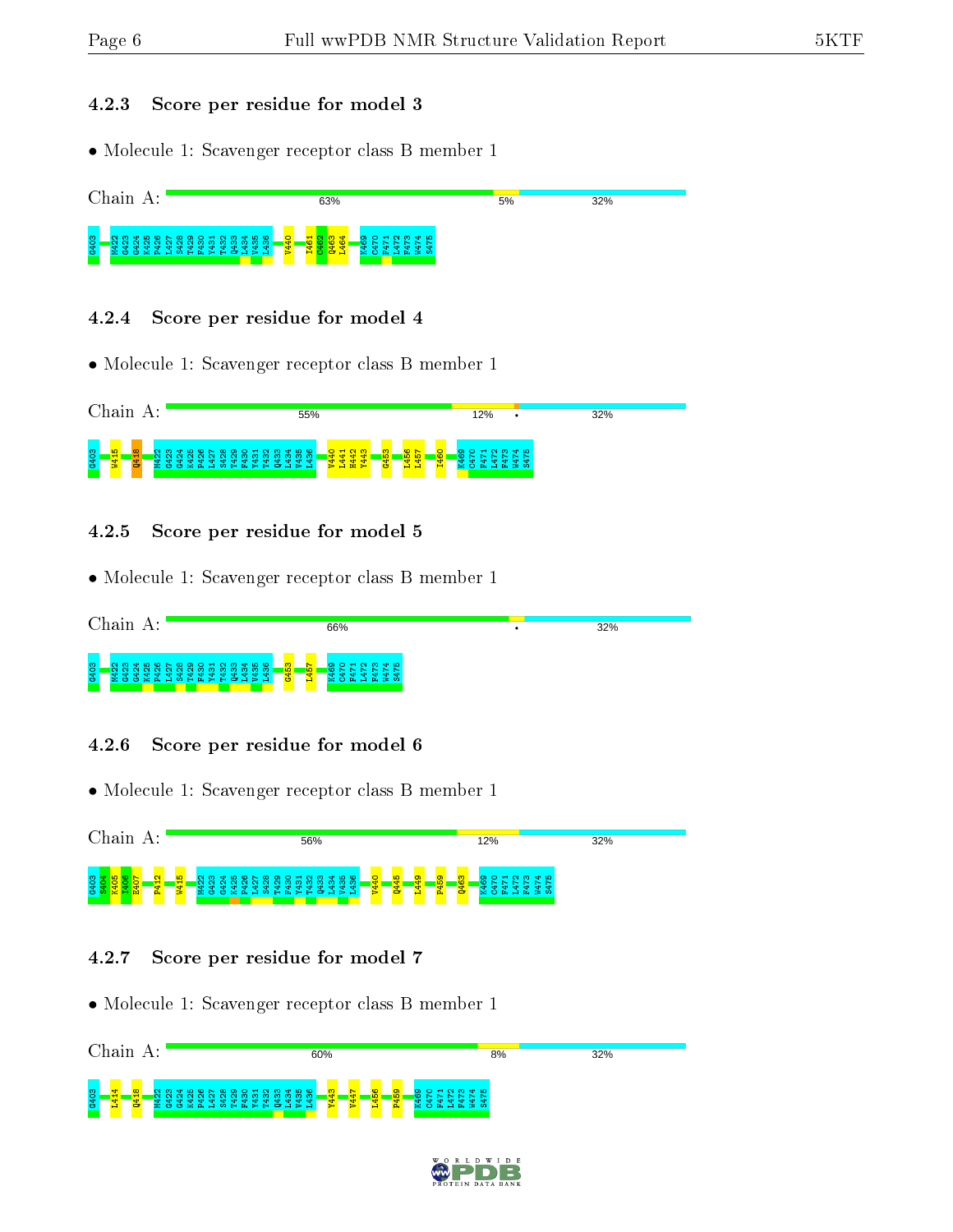#### 4.2.8 Score per residue for model 8

• Molecule 1: Scavenger receptor class B member 1



#### 4.2.9 Score per residue for model 9

• Molecule 1: Scavenger receptor class B member 1



#### 4.2.10 Score per residue for model 10

• Molecule 1: Scavenger receptor class B member 1

| $\cap$             |                   | 60% | 8%                | 32% |
|--------------------|-------------------|-----|-------------------|-----|
| 0.403<br>⊲+ ഥ<br>ന | <b>CACCACACAC</b> | ÷   | <b>QD TO</b><br>- |     |

### 4.2.11 Score per residue for model 11

• Molecule 1: Scavenger receptor class B member 1

| $\cap$ 1<br>1a i n                  | 59%                       | 10%                                     | 32% |
|-------------------------------------|---------------------------|-----------------------------------------|-----|
| G403<br>⊲+ ഥ<br>$\circ$ $\sim$<br>m | $\frac{8}{5}$<br>o.<br>÷. | $m \notin \mathcal{D}$<br>്പ<br>O<br>⊶. |     |

### 4.2.12 Score per residue for model 12



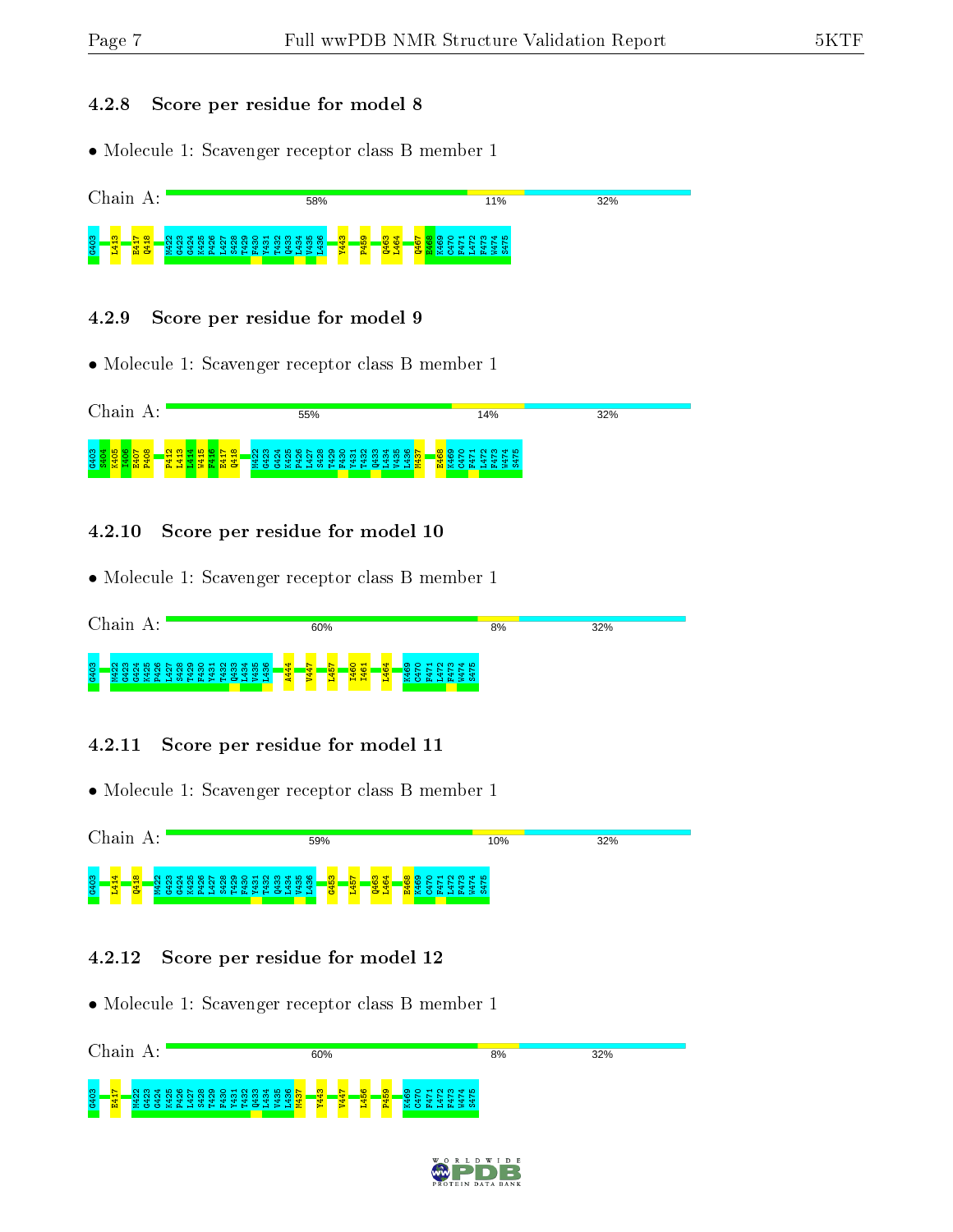#### 4.2.13 Score per residue for model 13

• Molecule 1: Scavenger receptor class B member 1



#### 4.2.14 Score per residue for model 14

• Molecule 1: Scavenger receptor class B member 1



### 4.2.15 Score per residue for model 15

• Molecule 1: Scavenger receptor class B member 1

|      | 'hain |   |   |          |                 |        |                   |           |                  |     |   |           |     | 59% |       |                            |  |                           |                      |   |   |                |                  |        | 10% |  |  |  |  | 32% |  |  |  |
|------|-------|---|---|----------|-----------------|--------|-------------------|-----------|------------------|-----|---|-----------|-----|-----|-------|----------------------------|--|---------------------------|----------------------|---|---|----------------|------------------|--------|-----|--|--|--|--|-----|--|--|--|
| G403 |       | H | ⊣ | -<br>E41 | $\infty$<br>041 | m<br>œ | - 55<br><b>CS</b> | _ര യ<br>æ | $\approx$ $\sim$ | . . | m | <b>DE</b> | -41 |     | > 0.0 | <b>COOOH NM456</b><br>$-5$ |  | $\circ$<br><b>CO</b><br>н | <b>m</b><br><b>O</b> | െ | ∽ | ⊣<br><b>DO</b> | ്<br>$H E \ge 0$ | $\sim$ | ≂ ഥ |  |  |  |  |     |  |  |  |

# 4.2.16 Score per residue for model 16 (medoid)

• Molecule 1: Scavenger receptor class B member 1

Chain A: 59% 10%  $32%$ G403 M422 G423 G424 K425 P426 L427 S428 T429 F430 T432 Q433 L434 V435 L436 M437  $444$ V447 L456 P459 I460 Q463 K469 C470 L472 F473 W474 S475 Y431 F471

# 4.2.17 Score per residue for model 17

| Chain<br>A:                                                                                                                                                                | 64%                                                     | 32% |
|----------------------------------------------------------------------------------------------------------------------------------------------------------------------------|---------------------------------------------------------|-----|
| <b>C403</b><br>$\sim$ $\sim$<br>400<br>$\circ$ $\cdot$<br>$\infty$<br>െ<br>ਾ<br>$\overline{\phantom{0}}$<br>ഥ<br>$\circ$<br>ດ ຕ<br>s<br><b>IQ</b><br>ത<br>ಞ<br>×<br>÷<br>- | ⊲∙ ഥ<br>$\sim$<br>◦<br>$\sim$<br>$\mathbf{H}$<br>ີ<br>H |     |

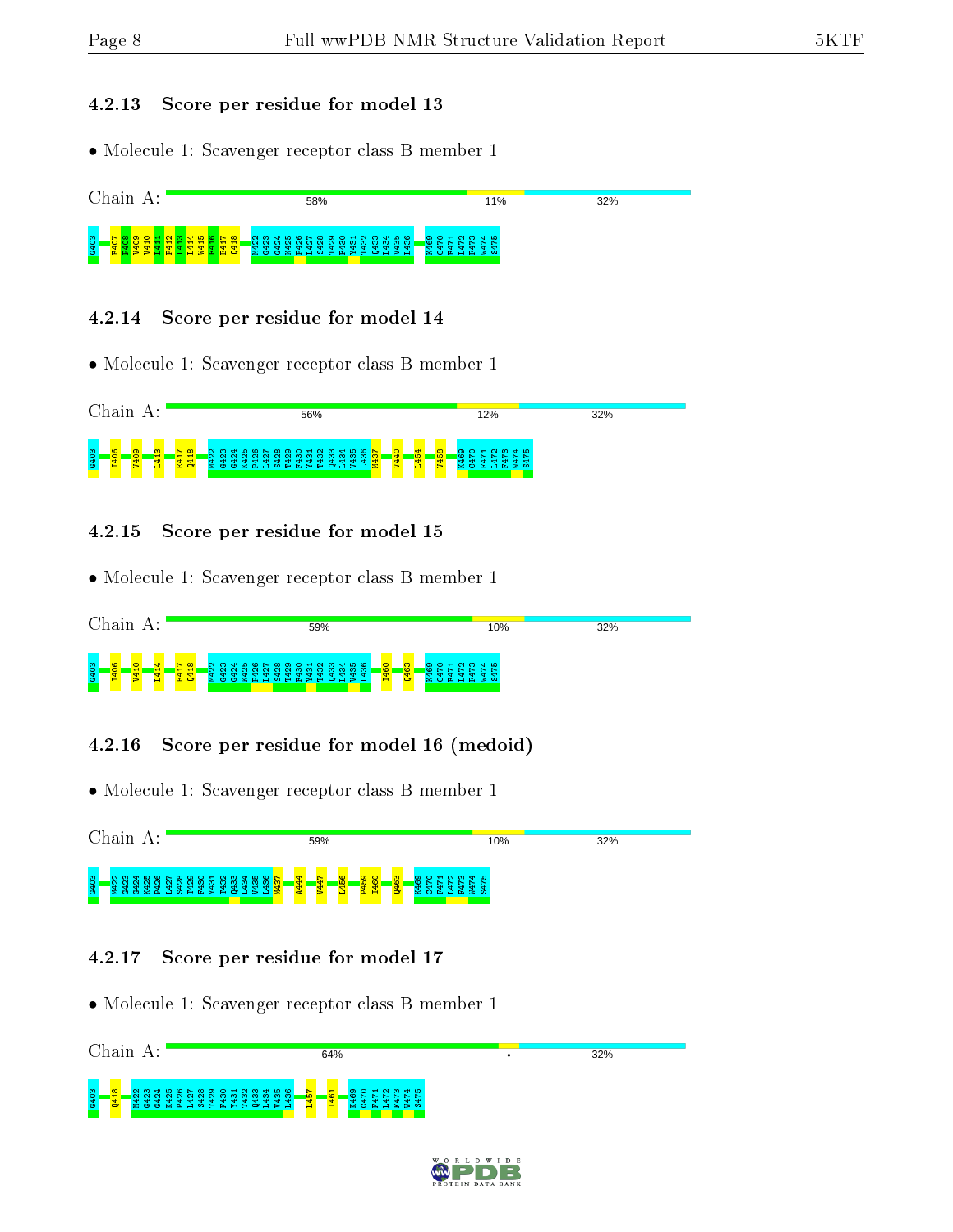## 4.2.18 Score per residue for model 18

• Molecule 1: Scavenger receptor class B member 1



#### 4.2.19 Score per residue for model 19

• Molecule 1: Scavenger receptor class B member 1

|      | Chain<br>А:                                                                                                                    |                    | 66%                             | ٠ | 32% |
|------|--------------------------------------------------------------------------------------------------------------------------------|--------------------|---------------------------------|---|-----|
| G403 | <b>MARQLWOOLUWARG</b><br><b>EPR</b><br><u>m</u><br>ത<br>ന<br>w<br>÷<br><b>A</b><br>÷<br>혼군<br>- 20<br>. ਦਾ ਦਾ<br>÷<br>-<br>r h | <b>O</b><br>₹<br>뢐 | ന<br>הו וה<br>O H N<br>e۲<br>D. |   |     |

## 4.2.20 Score per residue for model 20

|                      | Chain                            |  |   |  |  |                    |                                 |   |            |        |   | 58% |                |                         |         |                       |                |   |                  |        |   | 11% |  |  |  | 32% |  |  |  |
|----------------------|----------------------------------|--|---|--|--|--------------------|---------------------------------|---|------------|--------|---|-----|----------------|-------------------------|---------|-----------------------|----------------|---|------------------|--------|---|-----|--|--|--|-----|--|--|--|
| <sub>co</sub><br>G4O | $\infty$<br>븗<br>m.<br>$\bullet$ |  | - |  |  | <b>The Company</b> | ÷<br>$\rightarrow$ $\leftarrow$ | æ | ಞ<br>$G -$ | -<br>> | m |     | $\overline{a}$ | $\frac{1}{4}$<br>$\sim$ | ਜ<br>IЮ | $\infty$<br><b>IQ</b> | <b>SC</b><br>œ | െ | <b>The State</b> | $\sim$ | ന | ് ക |  |  |  |     |  |  |  |

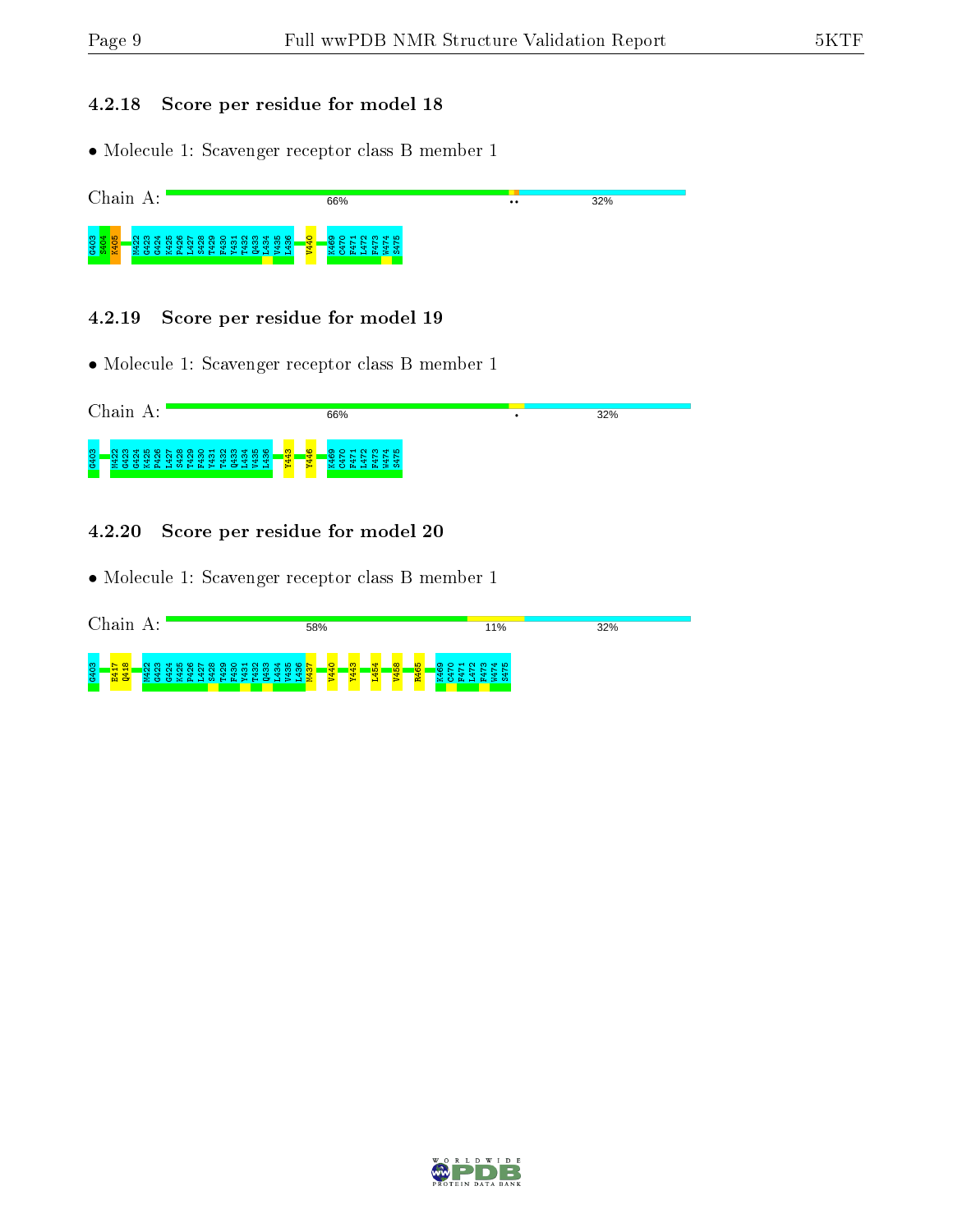# 5 Refinement protocol and experimental data overview  $(i)$

Of the ? calculated structures, 20 were deposited, based on the following criterion: ?.

The following table shows the software used for structure solution, optimisation and refinement.

| Software name   Classification |                       | <b>Version</b> |
|--------------------------------|-----------------------|----------------|
| CYANA.                         | refinement            |                |
| CYANA                          | structure calculation |                |
| X-PLOR NIH                     | geometry optimization |                |

The following table shows chemical shift validation statistics as aggregates over all chemical shift files. Detailed validation can be found in section [7](#page-14-0) of this report.

| Chemical shift file(s)                       | input cs.cif |
|----------------------------------------------|--------------|
| Number of chemical shift lists               |              |
| Total number of shifts                       | 848          |
| Number of shifts mapped to atoms             | 848          |
| Number of unparsed shifts                    |              |
| Number of shifts with mapping errors         |              |
| Number of shifts with mapping warnings       |              |
| Assignment completeness (well-defined parts) |              |

No validations of the models with respect to experimental NMR restraints is performed at this time.

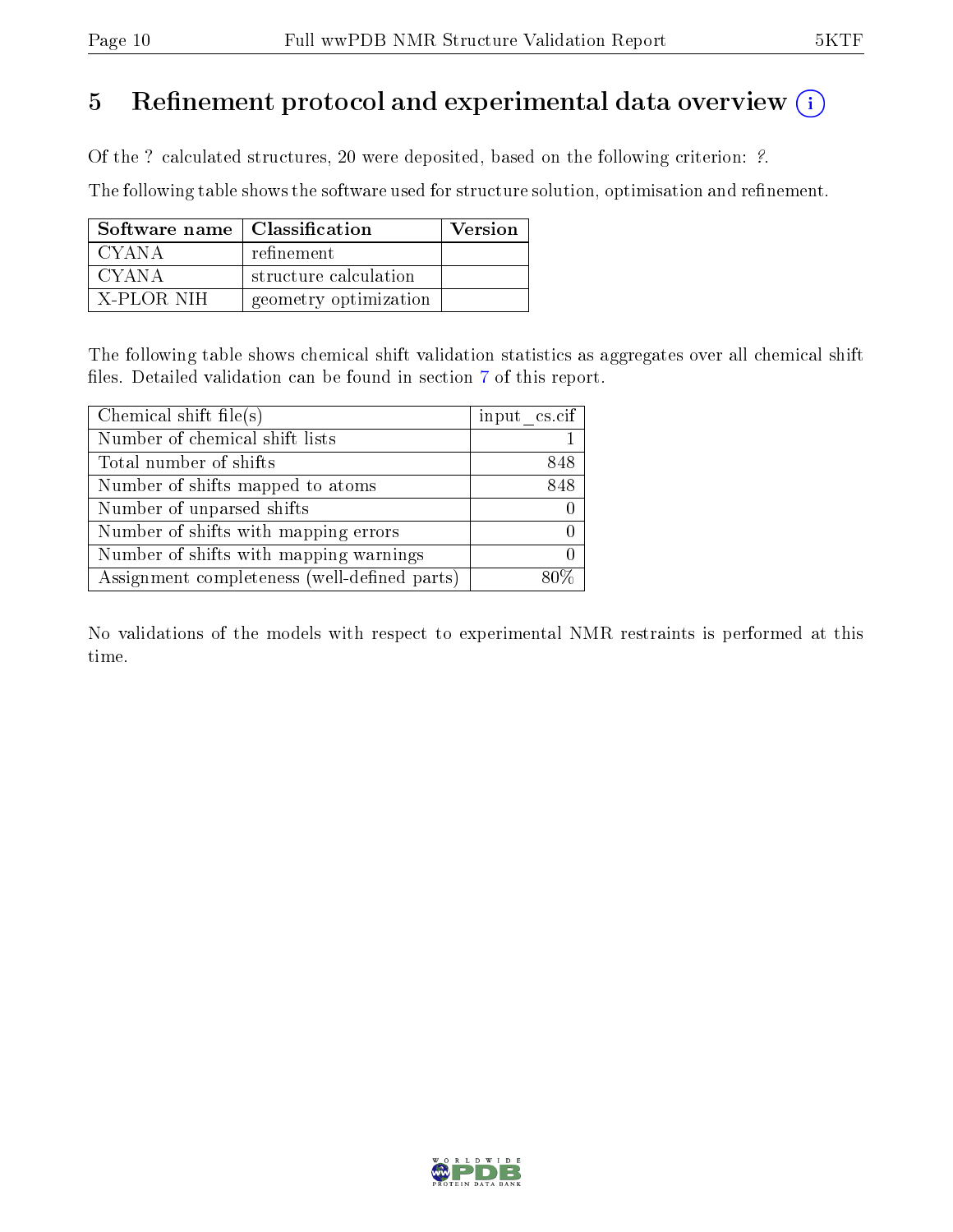# 6 Model quality  $(i)$

# 6.1 Standard geometry  $(i)$

There are no covalent bond-length or bond-angle outliers.

There are no bond-length outliers.

There are no bond-angle outliers.

There are no chirality outliers.

There are no planarity outliers.

# 6.2 Too-close contacts  $(i)$

In the following table, the Non-H and H(model) columns list the number of non-hydrogen atoms and hydrogen atoms in each chain respectively. The H(added) column lists the number of hydrogen atoms added and optimized by MolProbity. The Clashes column lists the number of clashes averaged over the ensemble.

| $\text{Mol}$ |        | Chain   Non-H   $H(model)$   $H(added)$   Clashes |      |    |
|--------------|--------|---------------------------------------------------|------|----|
|              | 392    |                                                   |      |    |
|              | 7840 - | 8360                                              | 8340 | 56 |

The all-atom clashscore is defined as the number of clashes found per 1000 atoms (including hydrogen atoms). The all-atom clashscore for this structure is 3.

| Atom-1                       | $\boldsymbol{\mathrm{Atom}\text{-}2}$ | $Clash(\AA)$ | Distance(A) | Models         |                |  |
|------------------------------|---------------------------------------|--------------|-------------|----------------|----------------|--|
|                              |                                       |              |             | Worst          | Total          |  |
| 1: A: 414: LEU: O            | 1:A:418:GLN:HG3                       | 0.56         | 2.01        | 11             | 5              |  |
| $1: A:445: \overline{GLN:O}$ | 1: A:449: LEU: HG                     | 0.55         | 2.01        | 1              | $\mathbf{1}$   |  |
| 1: A:409: VAL:O              | 1:A:412:PRO:HD2                       | 0.50         | 2.06        | 13             | $\mathbf{1}$   |  |
| 1: A:443: TYR: HA            | 1: A:446: TYR:CD2                     | 0.50         | 2.42        | 19             | $\mathbf{1}$   |  |
| 1:A:454:LEU:O                | 1:A:458:VAL:HG23                      | 0.50         | 2.07        | 20             | $\overline{2}$ |  |
| 1: A: 415: TRP: HA           | 1:A:418:GLN:OE1                       | 0.49         | 2.07        | 13             | $\mathbf{1}$   |  |
| 1: A:459: PRO:O              | 1: A:463: GLN: HG2                    | 0.49         | 2.06        | 8              | $\overline{2}$ |  |
| 1: A:409: VAL:O              | 1: A:413:LEU:HG                       | 0.48         | 2.07        | 14             | $\mathbf{1}$   |  |
| 1:A:437:MET:HB2              | 1:A:440:VAL:HG12                      | 0.48         | 1.85        | 14             | $\mathbf{1}$   |  |
| 1: A:464:LEU:O               | 1: A:468: GLU:HG3                     | 0.48         | 2.09        | 11             | $\mathbf{1}$   |  |
| 1: A: 456: LEU: O            | 1:A:460:ILE:HG12                      | 0.48         | 2.09        | 4              | $\mathbf{1}$   |  |
| 1: A:413: LEU:O              | 1:A:417:GLU:HG2                       | 0.48         | 2.08        | 8              | $\overline{2}$ |  |
| 1:A:405:LYS:HD3              | 1: A:405: LYS:N                       | 0.47         | 2.24        | 18             | $\mathbf{1}$   |  |
| 1:A:453:GLY:O                | 1:A:457:LEU:HG                        | 0.47         | 2.10        | $\overline{2}$ | $\overline{4}$ |  |

All unique clashes are listed below, sorted by their clash magnitude.

Continued on next page...

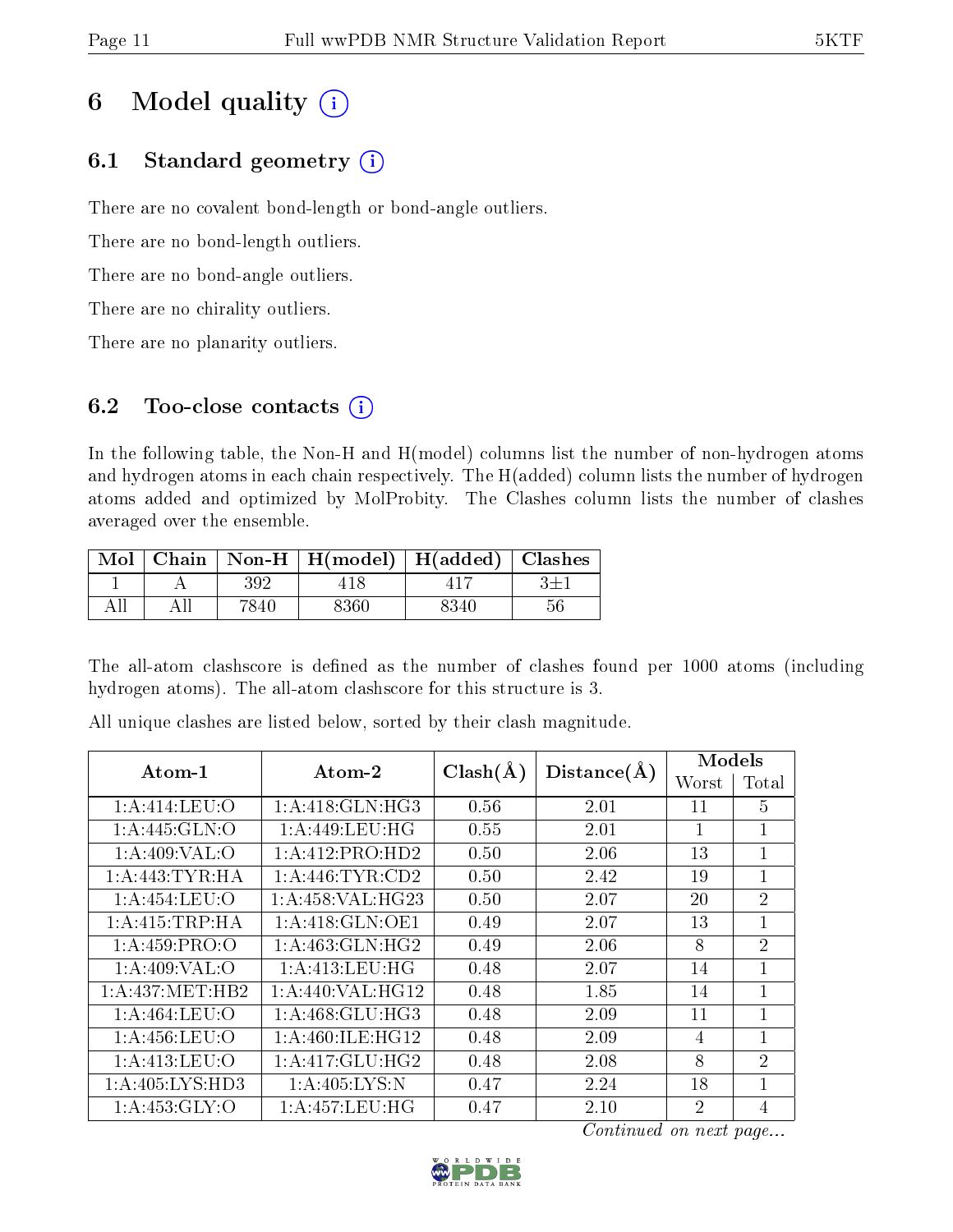| Atom-1            | Atom-2                       | $Clash(\AA)$ | Distance(A) | <b>Models</b>   |                |  |
|-------------------|------------------------------|--------------|-------------|-----------------|----------------|--|
|                   |                              |              |             | Worst           | Total          |  |
| 1:A:412:PRO:HA    | 1: A: 415: TRP: CD1          | 0.47         | 2.45        | 9               | $\mathbf{1}$   |  |
| 1:A:460:ILE:O     | 1:A:464:LEU:HG               | 0.47         | 2.09        | 10              | $\mathbf{1}$   |  |
| 1: A:407: GLU:O   | 1: A:410: VAL:HG22           | 0.47         | 2.10        | 13              | $\overline{1}$ |  |
| 1:A:457:LEU:O     | 1:A:461:ILE:HG12             | 0.46         | 2.11        | 10              | $\overline{2}$ |  |
| 1:A:461:ILE:O     | 1: A:464:LEU:HB3             | 0.46         | 2.10        | 3               | $\mathbf{1}$   |  |
| 1: A:405: LYS:O   | 1:A:405:LYS:HD3              | 0.46         | 2.11        | $6\phantom{.}6$ | $\overline{1}$ |  |
| 1: A: 457: LEU: O | 1:A:461:ILE:HG13             | 0.45         | 2.10        | $\mathbf{1}$    | $\overline{2}$ |  |
| 1: A:415:TRP:HA   | 1:A:418:GLN:HG3              | 0.44         | 1.90        | $\overline{4}$  | $\overline{1}$ |  |
| 1: A:460: ILE:O   | 1:A:463:GLN:HG2              | 0.44         | 2.11        | 16              | $\overline{2}$ |  |
| 1:A:441:LEU:HD12  | 1: A:442: HIS:N              | 0.44         | 2.28        | $\overline{4}$  | $\mathbf{1}$   |  |
| 1: A:440: VAL: HA | 1: A:443: TYR:CD2            | 0.43         | 2.48        | 20              | $\overline{1}$ |  |
| 1:A:412:PRO:HA    | 1:A:415:TRP:CE3              | 0.43         | 2.49        | 6               | $\mathbf{1}$   |  |
| 1:A:464:LEU:O     | 1:A:468:GLU:HG2              | 0.42         | 2.15        | $\mathbf{1}$    | $\mathbf{1}$   |  |
| 1:A:461:ILE:O     | $1:A:465:A\overline{RG:HG2}$ | 0.42         | 2.14        | $\mathbf{1}$    | $\mathbf{1}$   |  |
| 1:A:405:LYS:HD2   | 1: A:405: LYS:N              | 0.42         | 2.29        | $\overline{2}$  | $\mathbf{1}$   |  |
| 1:A:440:VAL:O     | 1: A:443:TYR:HD2             | 0.42         | 1.97        | $\overline{4}$  | $\mathbf{1}$   |  |
| 1: A:406: ILE: O  | 1: A:410: VAL:HG13           | 0.42         | 2.14        | 15              | $\overline{1}$ |  |
| 1: A: 456: LEU: O | 1:A:459:PRO:HD2              | 0.42         | $2.15\,$    | 16              | $\overline{3}$ |  |
| 1:A:464:LEU:O     | 1:A:467:GLN:HB3              | 0.42         | 2.14        | 8               | $\overline{1}$ |  |
| 1:A:444:ALA:HA    | 1: A:447: VAL:HG12           | 0.41         | 1.92        | $\overline{2}$  | 3              |  |
| 1: A:443: TYR:O   | 1:A:447:VAL:HG23             | 0.41         | 2.15        | 12              | $\overline{2}$ |  |
| 1:A:405:LYS:HD3   | 1:A:405:LYS:H                | 0.41         | 1.75        | 18              | $\mathbf{1}$   |  |
| 1:A:407:GLU:N     | 1:A:408:PRO:HD2              | 0.41         | 2.31        | 9               | $\mathbf{1}$   |  |
| 1: A: 445: GLN:O  | 1:A:449:LEU:HD13             | 0.40         | 2.16        | $6\phantom{.}6$ | $\mathbf{1}$   |  |

Continued from previous page...

# 6.3 Torsion angles (i)

# 6.3.1 Protein backbone (i)

In the following table, the Percentiles column shows the percent Ramachandran outliers of the chain as a percentile score with respect to all PDB entries followed by that with respect to all NMR entries. The Analysed column shows the number of residues for which the backbone conformation was analysed and the total number of residues.

| Mol | Chain | Analysed          | Favoured           | Allowed               | Outliers                | Percentiles                  |               |
|-----|-------|-------------------|--------------------|-----------------------|-------------------------|------------------------------|---------------|
|     |       | 50/73(68%)        | $50\pm0(99\pm1\%)$ | $0\pm 0$ $(1\pm 1\%)$ | $0 \pm 0$ $(0 \pm 0\%)$ | $\mid$ 100 $\mid$ 100 $\mid$ |               |
| All |       | $1000/1460(68\%)$ | 992 (99%)          | $8(1\%)$              | $0(0\%)$                |                              | $100$   $100$ |

There are no Ramachandran outliers.

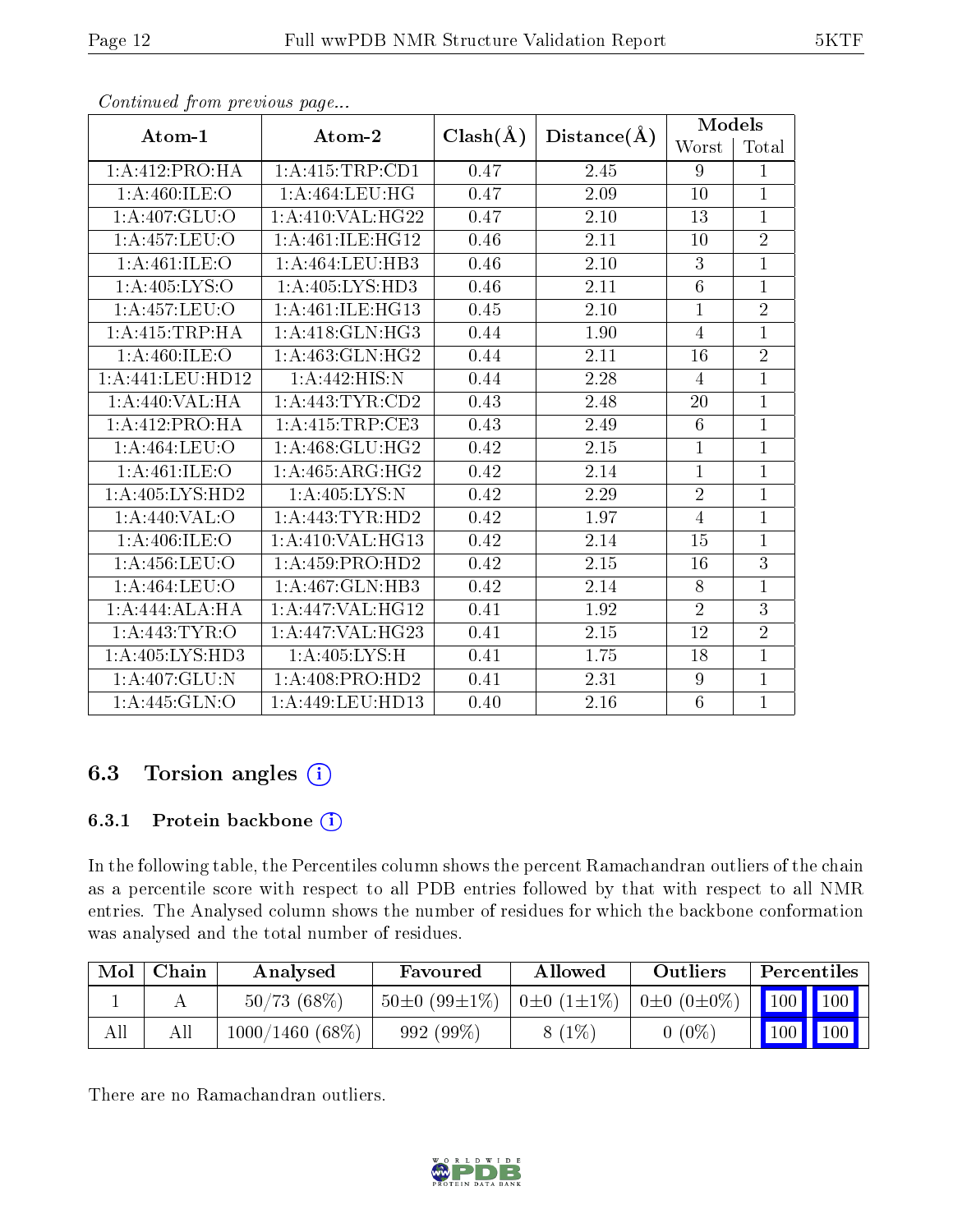#### 6.3.2 Protein sidechains  $(i)$

In the following table, the Percentiles column shows the percent sidechain outliers of the chain as a percentile score with respect to all PDB entries followed by that with respect to all NMR entries. The Analysed column shows the number of residues for which the sidechain conformation was analysed and the total number of residues.

| Mol | Chain | Analysed         | <b>Rotameric</b>                    | Outliers  | Percentiles |    |
|-----|-------|------------------|-------------------------------------|-----------|-------------|----|
|     |       | 44/64(69%)       | 43±1 $(98\pm2\%)$   1±1 $(2\pm2\%)$ |           | $54$ 92     |    |
| All | Αll   | $880/1280(69\%)$ | 861 (98\%)                          | $19(2\%)$ | 54          | 92 |

All 8 unique residues with a non-rotameric sidechain are listed below. They are sorted by the frequency of occurrence in the ensemble.

| Mol | Chain | Res | Type       | Models (Total) |
|-----|-------|-----|------------|----------------|
|     |       | 418 | <b>GLN</b> |                |
|     |       | 417 | GLU        |                |
| 1   |       | 405 | <b>LYS</b> | 2              |
|     | А     | 463 | <b>GLN</b> | 2              |
|     | А     | 465 | ARG        |                |
|     | А     | 443 | <b>TYR</b> |                |
|     |       | 468 | GLU        |                |
|     |       | 407 | GLU        |                |

### 6.3.3 RNA (i)

There are no RNA molecules in this entry.

# 6.4 Non-standard residues in protein, DNA, RNA chains  $(i)$

There are no non-standard protein/DNA/RNA residues in this entry.

# 6.5 Carbohydrates  $(i)$

There are no carbohydrates in this entry.

# 6.6 Ligand geometry  $(i)$

There are no ligands in this entry.

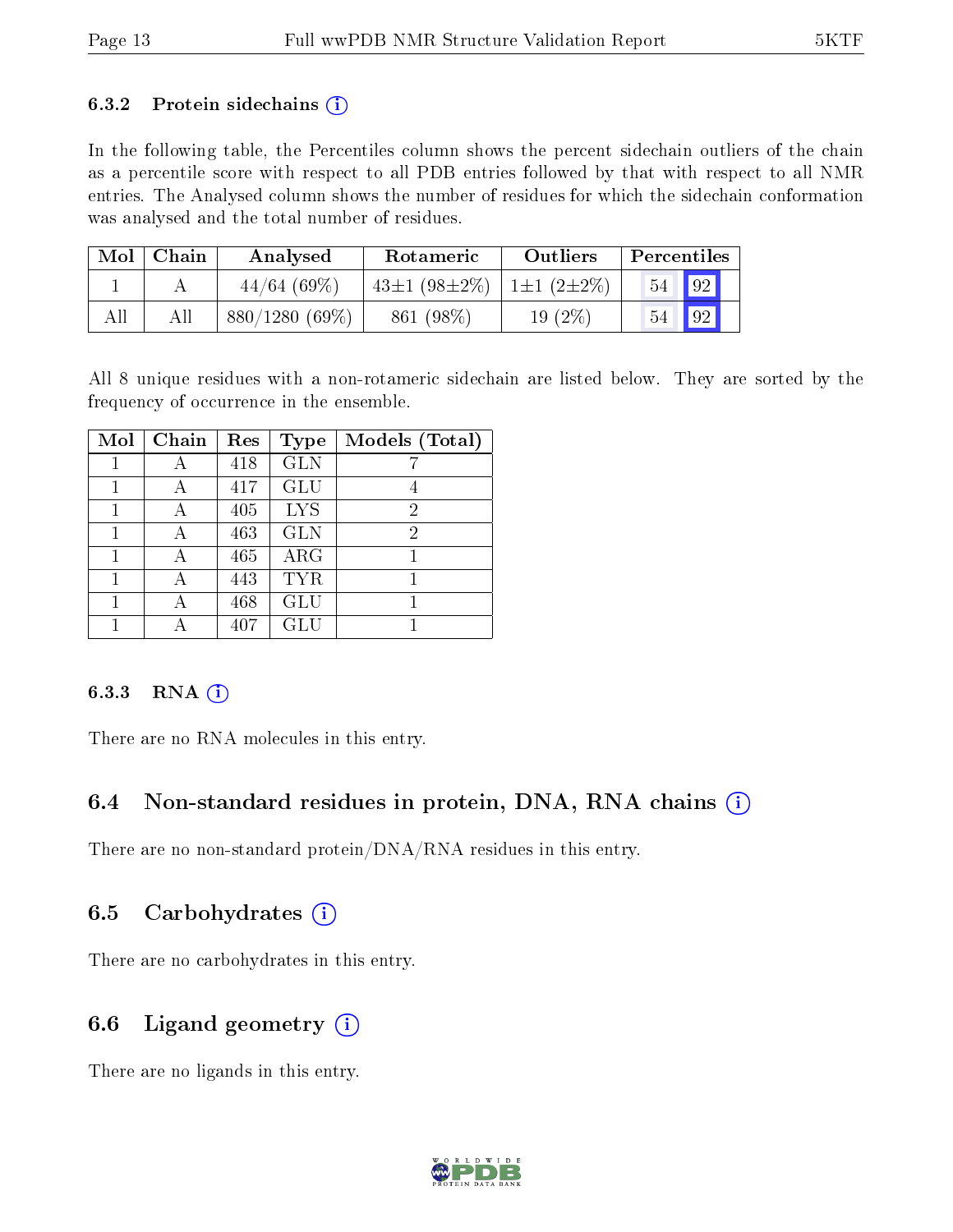# 6.7 [O](https://www.wwpdb.org/validation/2017/NMRValidationReportHelp#nonstandard_residues_and_ligands)ther polymers (i)

There are no such molecules in this entry.

# 6.8 Polymer linkage issues (i)

There are no chain breaks in this entry.

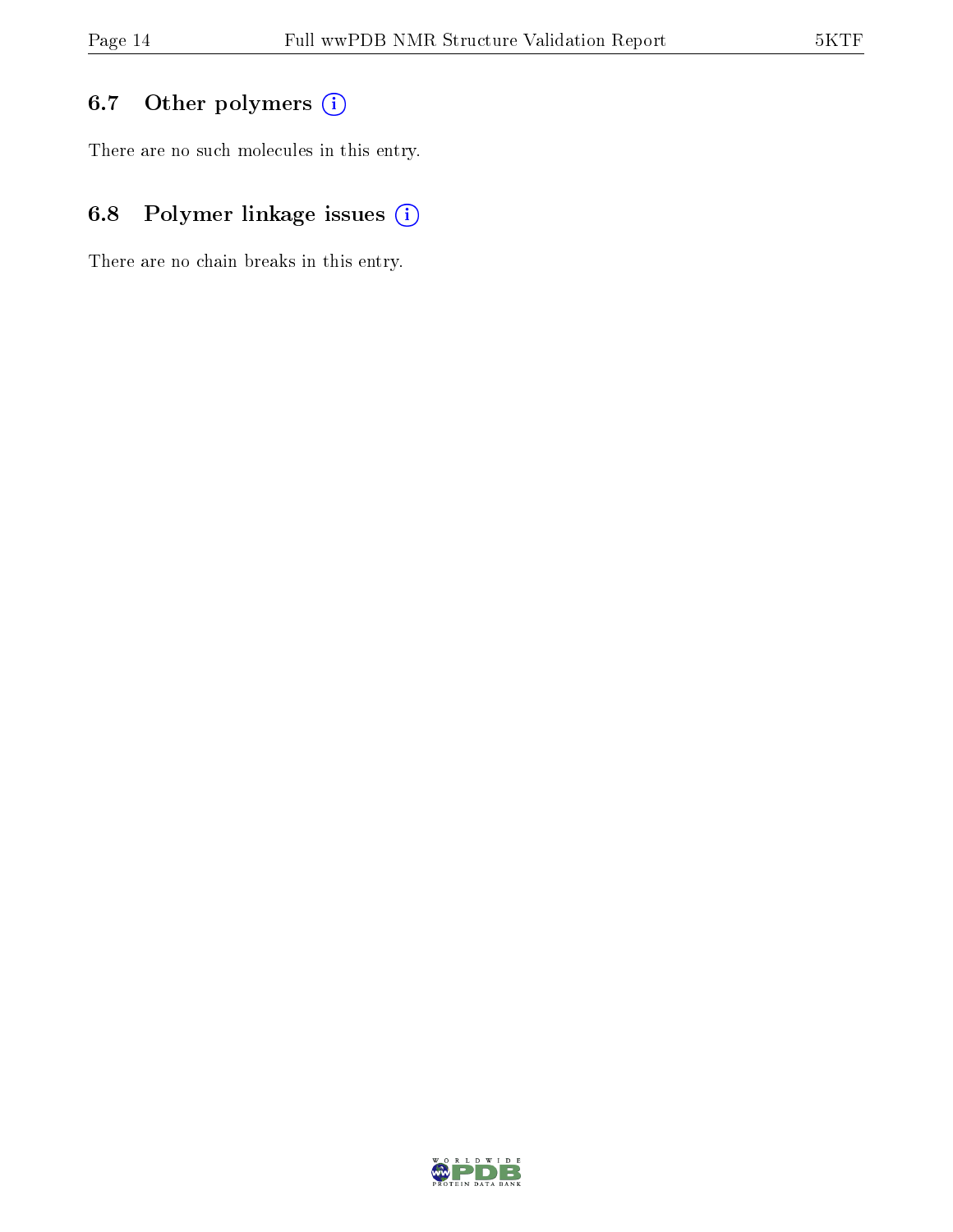# <span id="page-14-0"></span>7 Chemical shift validation  $\left( \begin{array}{c} \overline{1} \end{array} \right)$

The completeness of assignment taking into account all chemical shift lists is 80% for the welldefined parts and  $82\%$  for the entire structure.

# 7.1 Chemical shift list 1

File name: input\_cs.cif

Chemical shift list name:  $D_1000222663$ <sub>cs-upload</sub> P1.str.V4

# 7.1.1 Bookkeeping (i)

The following table shows the results of parsing the chemical shift list and reports the number of nuclei with statistically unusual chemical shifts.

| Total number of shifts                  | 848 |
|-----------------------------------------|-----|
| Number of shifts mapped to atoms        | 848 |
| Number of unparsed shifts               |     |
| Number of shifts with mapping errors    |     |
| Number of shifts with mapping warnings  |     |
| Number of shift outliers (ShiftChecker) |     |

# 7.1.2 Chemical shift referencing  $(i)$

The following table shows the suggested chemical shift referencing corrections.

| <b>Nucleus</b>      |    | $\#$ values   Correction $\pm$ precision, ppm | Suggested action        |
|---------------------|----|-----------------------------------------------|-------------------------|
| ${}^{13}C_{\alpha}$ | 69 | $-0.92 \pm 0.14$                              | Should be applied       |
| ${}^{13}C_{\beta}$  | 60 | $-0.13 \pm 0.06$                              | None needed $(0.5 ppm)$ |
| $13\text{C}$        | 65 | $-0.45 \pm 0.10$                              | None needed $(0.5 ppm)$ |
| $15\,\mathrm{N}$    | 66 | $1.14 \pm 0.27$                               | Should be applied       |

# 7.1.3 Completeness of resonance assignments  $(i)$

The following table shows the completeness of the chemical shift assignments for the well-defined regions of the structure. The overall completeness is 80%, i.e. 504 atoms were assigned a chemical shift out of a possible 629. 2 out of 17 assigned methyl groups (LEU and VAL) were assigned stereospecifically.

|           | Total           | ŀН                                           | $13\Omega$     | $15\mathrm{N}$ |
|-----------|-----------------|----------------------------------------------|----------------|----------------|
| Backbone  | $233/242(96\%)$ | 95/96(99%)                                   | $93/100(93\%)$ | 145/46(98%)    |
| Sidechain |                 | 243/342 (71%)   158/200 (79%)   85/133 (64%) |                | $0/9(0\%)$     |

Continued on next page...